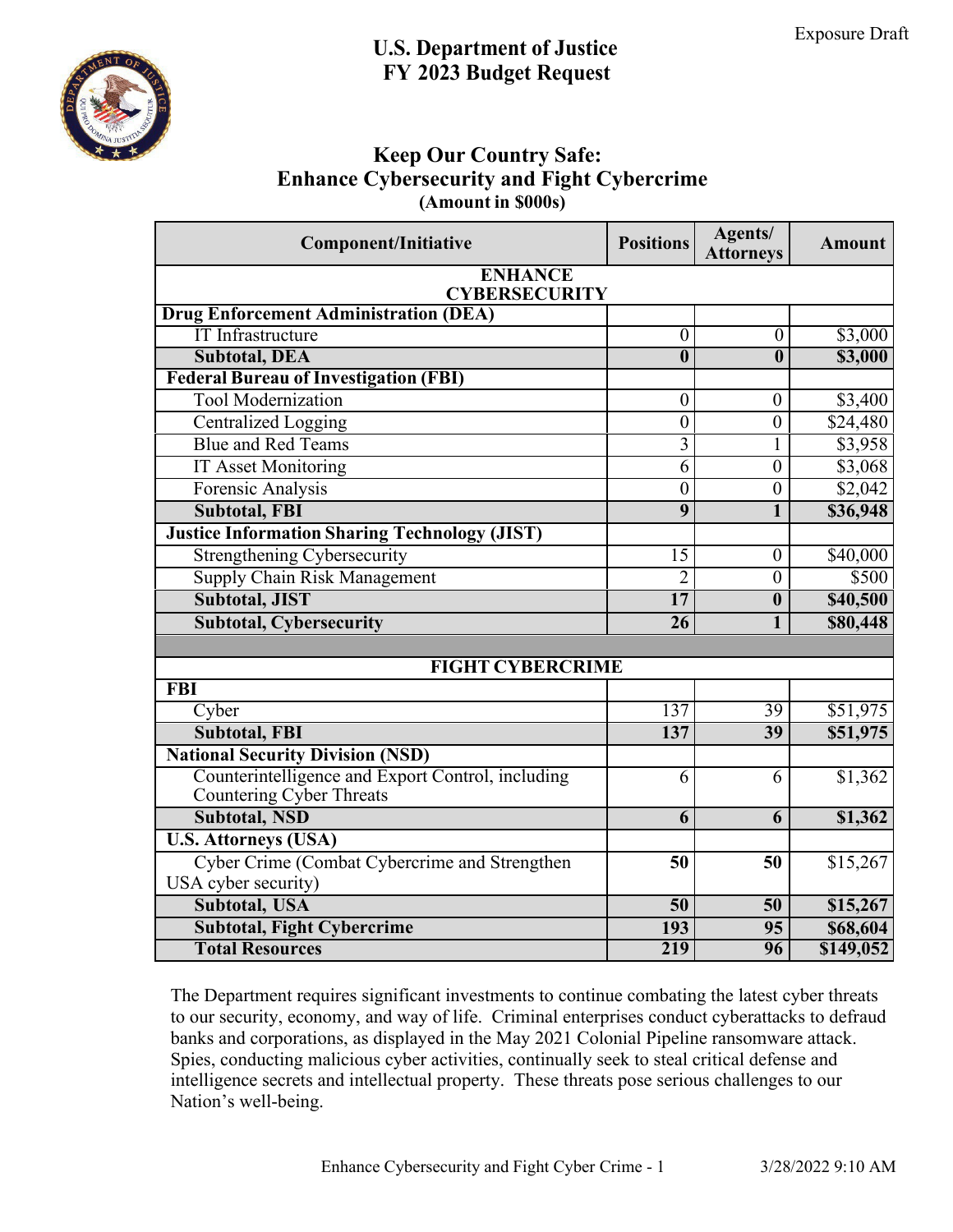The Department's FY 2023 cyber enhancement request, totaling \$149.1 million, supports the Department's efforts to respond to cyber threats by dedicating \$80.4 million in additional funds to strengthen the Department's information security infrastructure contained inthe requests of both the Justice Information Sharing Technology (JIST) and the Federal Bureau of Investigation (FBI). An additional \$68.6 million within the request will support other efforts to fight cybercrime. These new investments will further protect the Department's systems from cyber threat actor intrusions and will help identify and bring to justice the perpetrators of cybercrimes. The 2023 request reiterates the full previous FY 2022 request to strengthen cyber investigative and cybersecurity capabilities.

#### **RESOURCES TO ENHANCE CYBERSECURITY**

### **Drug Enforcement Administration (DEA): \$3.0 million and 0 positions IT Infrastructure**

Requested resources will address potential cybersecurity risks and improve the DEA's security capabilities. Funding will support the DEA's efforts to reduce response times across security operations, minimize system downtimes, and establish a proactive recovery plan with consistent strategies that can be deployed throughout the DEA enterprise. *Current services are \$238.3 million and 132 positions (2 agents).* 

### **Federal Bureau of Investigation (FBI): \$36.9 million and 9 positions (1 agent) Cybersecurity: \$36.9 million and 9 positions (1 special agent)**

The FBI's request will enhance its cybersecurity posture. FBI data, including national security data, is vulnerable to external cyber and insider threat attacks. Current tools are not capable of fully monitoring the numerous enterprise systems in place across the FBI and are not aligned with the ever-changing technological landscape, including the emergence of the cloud and the increase in mobile platforms. The FBI must invest in tools to enhance its cybersecurity posture to meet Federal mandates for a secure IT enterprise. This enhancement request features five specific investments to protect FBI data more effectively:

### **Tool Modernization: \$3.4 million and 0 positions**

This request will provide for the deployment of industry-standard software tools and personnel to address a series of cybersecurity initiatives. This effort consists of additional contractors and Endpoint Detection and Response and Security Operations Center tool modernization. Implementing this capability supports the processing of a substantially larger amount of data being generated by the growing centralized logging capability.

#### **Centralized Logging: \$24.5 million and 0 positions**

As the volume and speed of information increases, the FBI must make major investments to protect its networks, systems, and data sets. Adversaries persistently attempt to infiltrate the FBI's networks and systems, threatening the integrity of investigations and prosecutions and undermining the capabilities of the Intelligence Community. The FBI requests funding both to maintain current and build out future advanced cybersecurity capabilities. These efforts will enable the FBI to better identify, respond to, and mitigate a wide range of sophisticated malicious cyber and insider threats.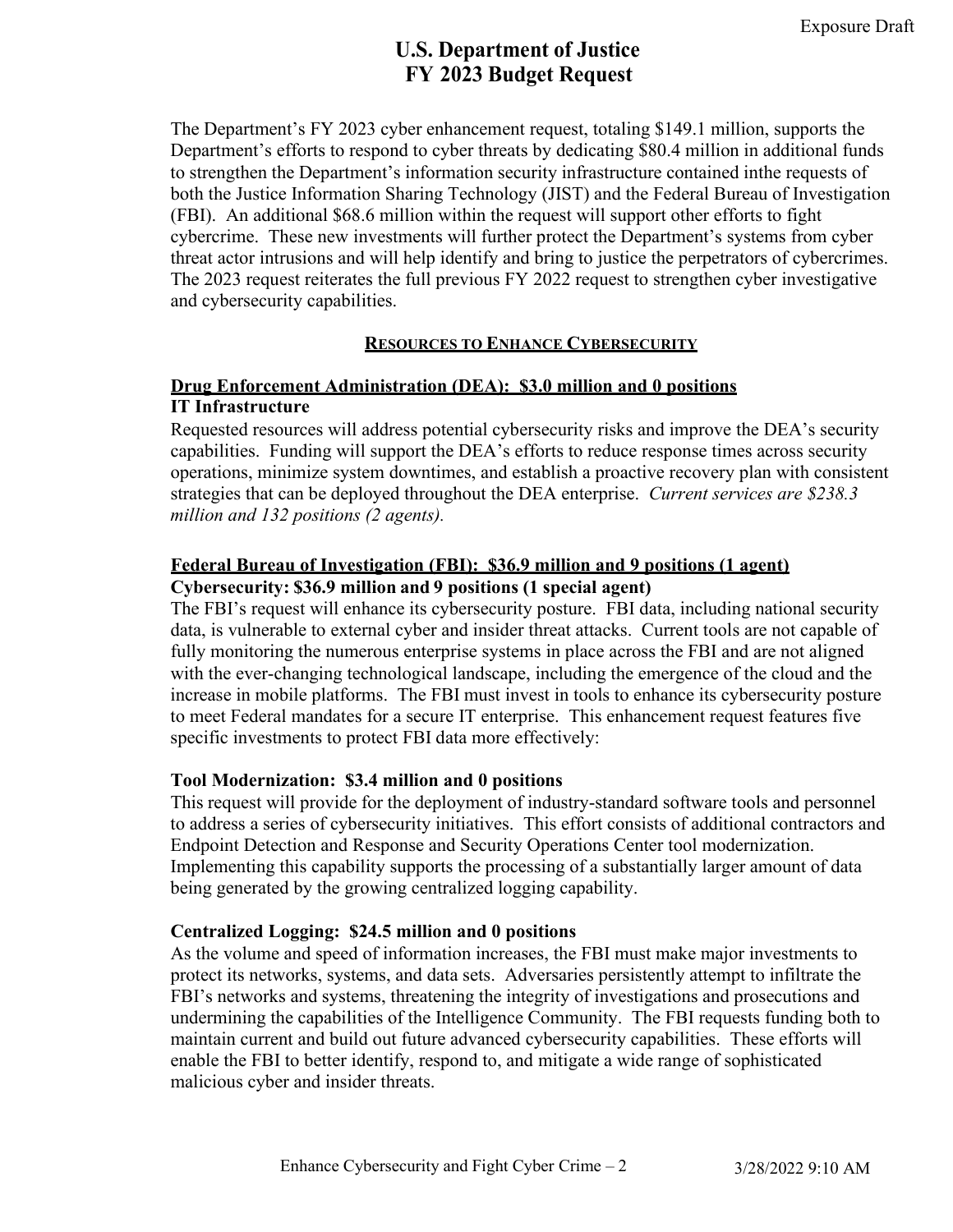### **Blue and Red Teams: \$4.0 million and 3 positions (1 agent)**

This FBI request to expand the Advanced Security Assessment Team (Blue and Red Teams) will enable the FBI to continuously assess and enhance its security posture through threatdriven, cybersecurity technical operations based on adversarial tools, techniques, and procedures. The primary purpose of the two teams is to proactively assess the overall information security and cybersecurity management of FBI systems beyond vulnerability scans.

### **IT Asset Monitoring: \$3.1 million and 6 positions**

This FBI request will address foundational cybersecurity monitoring capabilities for the FBI's IT infrastructure, as well as the needed personnel to monitor FBI assets effectively and efficiently for cyberattacks. It will also provide technologies for the FBI's cyber defenders to prevent and respond to attacks against the FBI's infrastructure. Specifically, the requested resources will be used to enhance monitoring of FBI IT assets and to deploy technologies to support increased visibility into the FBI's existing IT assets and emerging technologies, such as cloud and mobility platforms.

### **Forensic Analysis: \$2.0 million and 0 positions**

This request will enhance the FBI incident response and digital forensics capabilities, allowing the FBI to better respond to compromises of Federal Government systems, process and analyze investigative data, and forensically analyze the FBI's cloud and mobile activity data. This request will also provide substantial improvements to the FBI's cybersecurity posture and agility. *Current services for the above FBI enhancements are \$87.1 million and 144 positions (3 agents).* 

The FY 2023 request was built on the FY 2022 President's Budget investment of \$15.2 million which is still essential to our FY 2023 request.

## **Department of Justice/Justice Information Sharing Technology (JIST): \$40.5 million and 17 positions**

### **Strengthen Cybersecurity: \$40.0 million and 15 positions**

This JIST request of \$40.0 million and 15 positions will provide critical resources to continue enhancing the Department's cybersecurity-strengthening activities as originally requested in FY 2022. This request will provide continued remediation of the SolarWinds incident, while also addressing other opportunities to strengthen JIST/Department cybersecurity defense and resilience. The additional personnel will plan, implement, and deploy technology to ensure additional cybersecurity capabilities are integrated throughout the Department. In accordance with Executive Order 14028, the Department's Office of the Chief Information Officer (OCIO) will review and implement recommendations from three primary lines of effort: Deterrence, Disruption, and Accountability; Strengthening Our Defenses and Building Resilience; and Ensuring Our Workforce and Policies Reflect our Values and the Implications of Emerging Technologies.

### **Supply Chain Risk Management: \$500,000 and 2 positions**

The JIST request of \$500,000 and 2 positions will focus specifically on continued work towards enhancing supply chain risk management while supplementing the \$40.0 million Strengthening Cybersecurity request. The OCIO will improve the Department's supply chain risk management with a focus on providing insight into the source and potential vulnerability of critical systems and technology. This request will also provide the